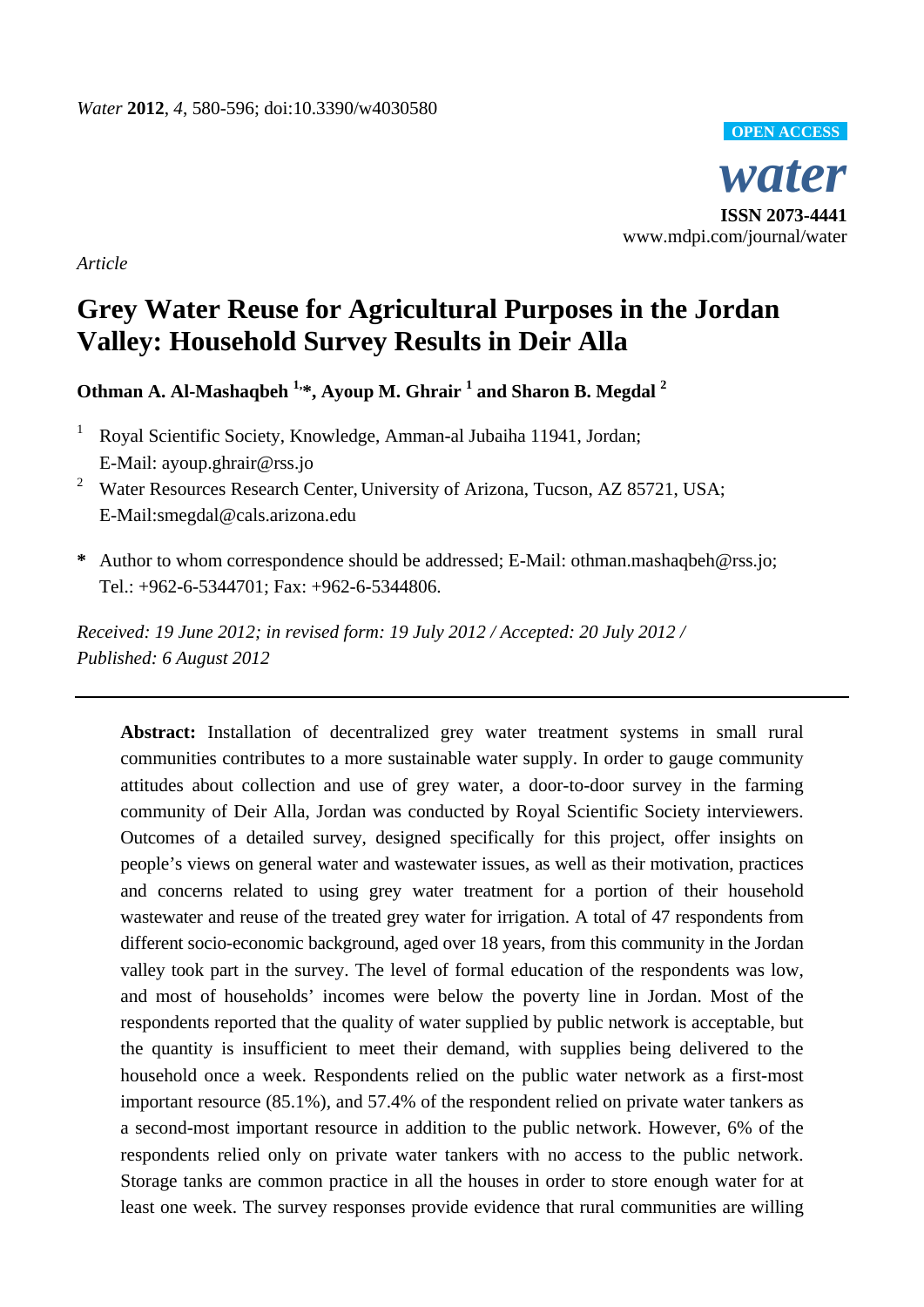to accept reuse of treated grey water for irrigation. Furthermore, some of people in the studied area are willing to learn more about grey water treatment and reuse in order to operate grey water systems for irrigation purposes. Water scarcity in this rural area of Jordan is the main determinant of willingness to reuse the grey water, rather than socio-economic variables.

**Keywords:** grey water; reuse; wastewater; Jordan; water supply; rural community; water sustainability; cesspools; irrigation

## **1. Introduction**

Jordan is located in an arid to semi-arid region and is one of the most water-scarce countries in the world, ranking fourth worldwide according to Food and Agriculture Organization of the United Nations (FAO) [1]. National consumption of water has increased by almost 50% over the twenty-year period 1985–2005, and a rising population has nearly tripled municipal water consumption. In 2005, agricultural use represented 64% of annual Jordanian water use; it is estimated to increase up to 70% in 2020 [2]. Domestic water demand will continue to increase with the growth of the Jordanian population and economy [3–5]. The scarcity of water resources and its low quality, particularly in terms of salinity, restrict the sustainable development of the agricultural economy in rural Jordan. However, the increased generation of wastewater associated with population growth offers opportunities to treat and utilize this renewable source of water in a decentralized or local setting. This paper reports on a survey study designed to assess attitudes toward converting household wastewater to usable grey water. The treated grey water would provide agriculture with a cost-effective, locally generated source of water, thereby matching the quality of water to the use and releasing pressure on the national water grid.

Grey water is a wastewater derived from kitchens, bathrooms (*i.e.*, discharges from shower, hand basin, bath), and laundry water. Grey water does not include the wastewater produced from toilet use, which is considered black water. The generated quantity of grey water can greatly vary between different households within one community and depends on different factors, such as availability of water and lifestyle of household. In general, the volume of grey water accounts between 50% and 80% of the domestic household water uses [6–8]. According to [9], the domestic generated grey water volume in Jordan is approximately estimated about 50 liters per capita per day (L/c/d).

The quality of grey water is highly variable due to the variability in household water use. Grey water contains the same contaminants (organic compounds, nutrients and pathogens) as raw sewage water. However, grey water contains low concentrations of contaminants compared to those in raw sewage water and black water [10,11]. Some question its use given the potential risks, as there is some concern that the high levels of organic load produced in kitchens might pose an unacceptable risk of pathogenic contamination in grey water [12]. Others see treatment and reuse of grey water systems as an opportunity to conserve potable quality water, generate locally sustainable water sources, and match the water supply quality with that required for the intended use [13–15]. Grey water use, therefore, is under study and of interest to water management agencies and scientists.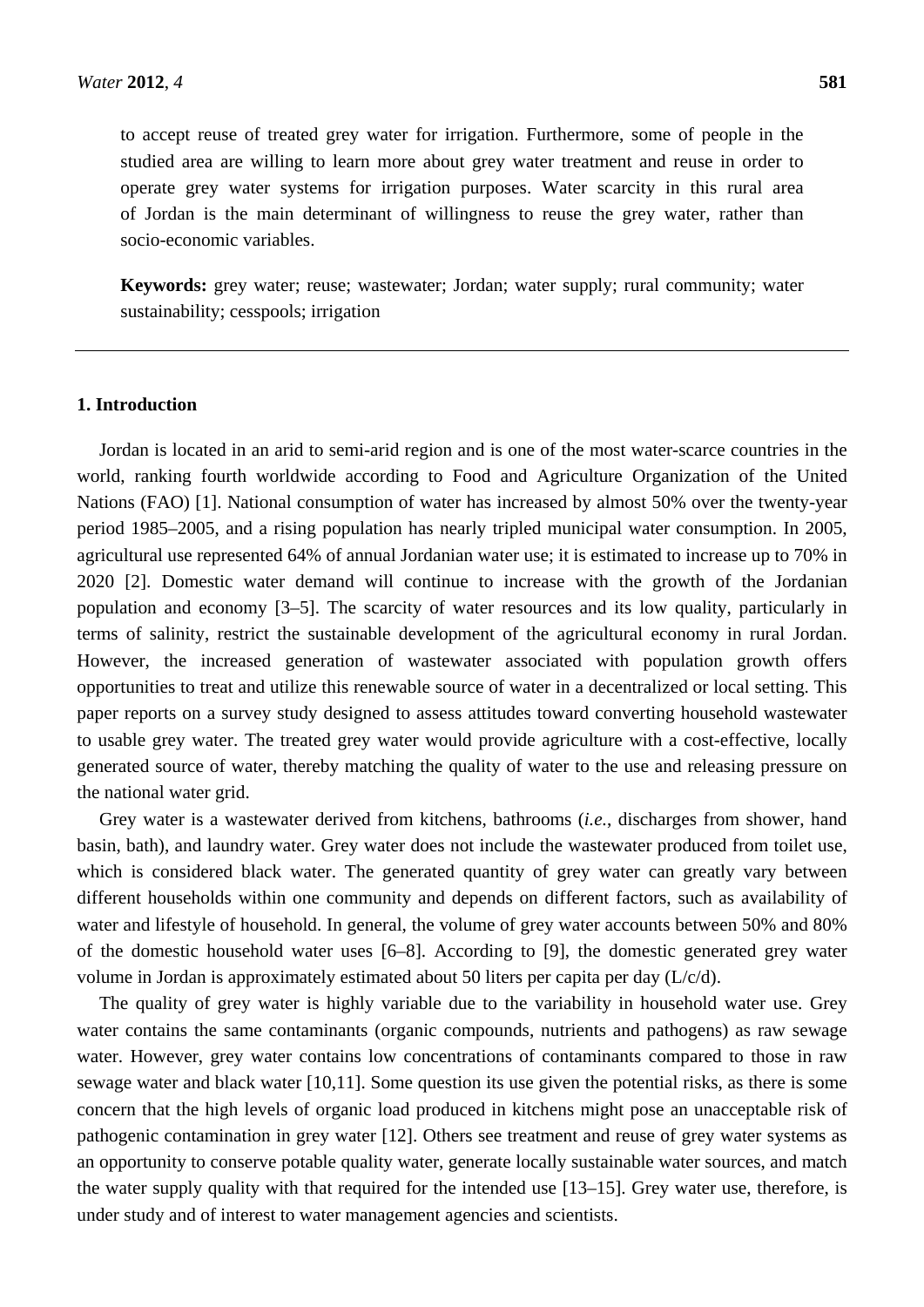Different types grey water treatment systems have been developed and installed, such as sand filtration, activated sludge systems, aerobic and anaerobic bio-filters, bio-rotors and submerged aerated filters, bio-rolls [15,16]. However, implementation of grey water systems with simple installation, operation, maintenance, cost and energy requirements will assist in rural community adoption of these systems for reuse of a portion of their effluents for irrigation.

A few shining examples of conservation and waste recycling exist. In Jordan and Tunisia, controlled wastewater use is practiced with significant positive impact on those countries' water budgets. Outside the Middle East and North Africa region, other countries have employed a proactive policy of reclaiming wastewater for productive use including the USA (California and Arizona) and Australia [6]. Generally, rural areas at Jordan lack sanitation networks and treatment systems. Therefore, discharge of wastewater to a cesspool is the main common sanitation practice among households. This is considered one of main threats that might contaminate the groundwater resources. Diverting the grey water out of cesspool in rural areas can minimize the negative effects of cesspool (*i.e.*, reducing the seepage from cesspool to groundwater), replace fresh water use, reduce the costs of cesspool maintenance, and provide more sustainable water supply in regions where the water resources are limited and irrigation water is needed.

Recycling treated wastewater for food production is less common than reusing treated wastewater for municipal uses, such as public parks, schools and golf courses [17]. Yet, use of recycled water by agriculture is common in some countries of the world, particularly where water is simply unavailable or the economic incentive to reuse is substantial. It is estimated that 20 million farmers worldwide use untreated or partially treated wastewater [18].

This paper reports on the results of an investigation and assessment of local community views through a household survey on general water and wastewater issues, including their motivation, practices and concerns related to using grey water treatment and reuse for irrigation. The survey, administered in Arabic via in-person interviews, collected data from rural households in Jordan covering socioeconomic data, water sources and uses issues, wastewater and sanitation practices, and grey water perspectives. Conducting the survey is part of the project effort to assess attitudes toward grey water use prior to introducing grey water use in the Jordan Valley. In addition to providing useful information for project demonstration, it enabled the project team to meet the goal of actively involving many from the local community in the project.

### **2. Methodology**

#### *2.1. Household Survey*

As noted, this household survey study is part of a large research project to install and operate a demonstration grey water collection, filtration, and distribution systems at the study area. Therefore, in order to familiarize people with the activities of the project, many interviews and meetings were conducted with the concerned people in the study area such as the officials at the Deir-Alla municipality, and some local people from nearby study area. In addition, site visits to select the proper site to install the proposed multi-layer filter grey water system were made. The local community involvement in this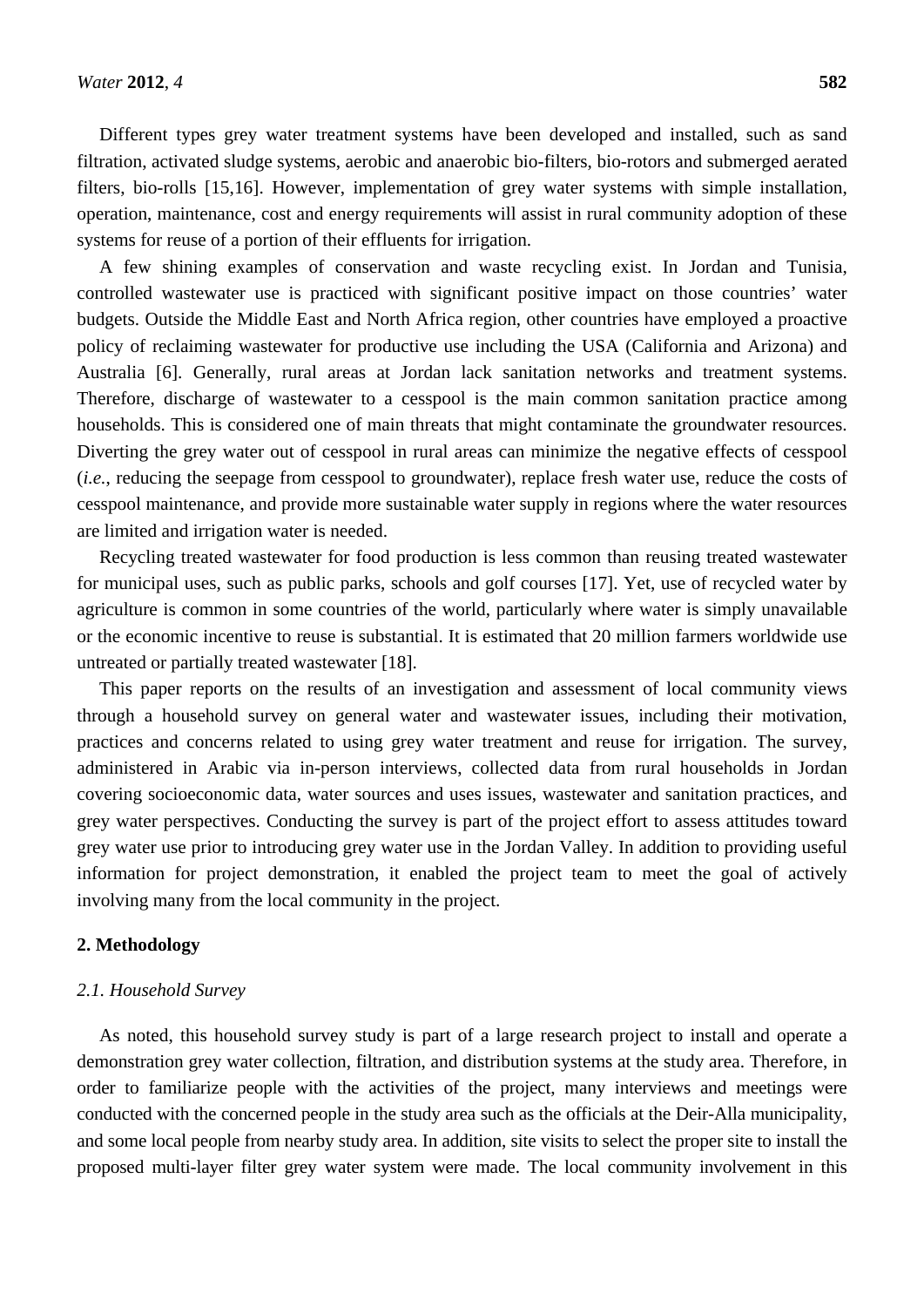project included questionnaires, information gathering visits, installing and operating a demonstration grey water collection, filtration, and distribution system.

It has been noticed from the literature that many studies have conducted household surveys on different issues related to grey water [19–23]. The survey questionnaire structure and questions used for the current study were developed by project research team based on reviewing similar questionnaires on grey water in the literature and insights gained during the preliminary visits to the study area.

The specially designed survey was comprised of 35 questions, which were divided into four groups. The first group (Q 1–6) was about socio-economic characteristics of the respondents, such as gender, age group, education level, income level and the number of people living in the household. The second group (Q 7–23) focused on water sources and uses issues (quality and quantity), such as average amount of water consumption at the house, the participant's views on public water quality and quantity, main sources of water used for different uses in the house, and household water saving practices. The third group (Q 14–18) requested wastewater and sanitation data. In this part, the respondents were asked about the discharging of their wastewater, specifically asking about water from the kitchen, laundry, showers and hand washing basins, as well as type of cesspools. The fourth group of the survey (Q 30–34) was focused on grey water. The respondents were asked about their knowledge of grey water concept, willingness to reuse grey water, their acceptance of reusing treated grey water and follow up and operate the grey water treatment unit. The survey also included an open-ended question (Q 35) that asked all respondents for their views, suggestions and recommendations on treating household grey water and different purposes for its reuse (The household questionnaire is shown in Appendix A).

The sampling process consists of two stages; first, a stratified random sample of five census areas was selected. Second, interviewers carried out a door-to-door meeting within each census area. Forty-seven questionnaires were filled during face to face meetings with the families of the studied area. General observations were also reported by interviewers of any environmental considerations inside the houses related to the grey water.

#### *2.2. Survey Data Analysis*

The survey data collected during the study were gathered from two types of questions; the first type was closed-ended questions, and their responses were analyzed using SPSS version-10 to obtain key trends and examine the interrelationship of responses to different survey questions in average and median percentage and graphical forms.

The second type was open-ended questions, which were included in the survey so the respondents could express their opinions, suggestions and recommendations. These responses were manually analyzed to develop suggestions and recommendations to minimize the challenges which are facing the community regarding the grey water reuse. Forty-seven homes in the Deir Alla region were visited. Forty-seven questionnaires were completed by homeowners for a 100% response rate.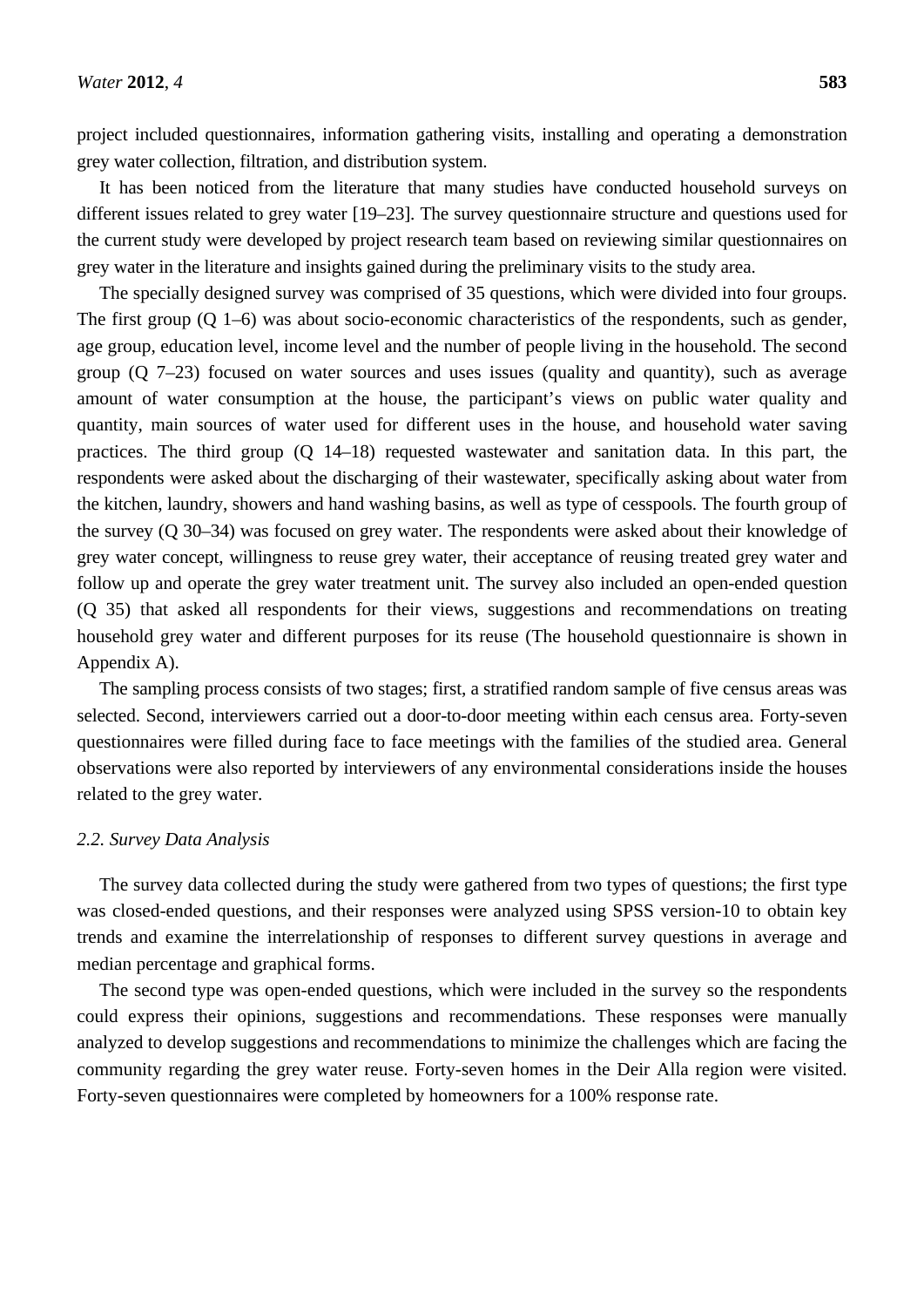### **3. Results and Discussion**

### *3.1. Description of Study Area*

Deir Alla (Um-Ayyaash area) is located in the Middle Ghor (the area situated between the villages of Kreymeh and Karameh) along the main Jordan Valley road, a short distance southwest from Ajloun and 50 km north of the Dead Sea. It lies from the village of Kreymeh in the North to the village of Al Muaddi in the South (Figure 1). The city is considered a tourist attraction and has an impressive temple that was built on the hill of Deir Alla around 1500 BC.



**Figure 1.** Location map of the studied area, DeirAlla, Jordan (Um-Ayyaash area).

Agriculture is one of the primary economic activities in the studied area, as it is in Jordan Valley in general. Intensive irrigated agriculture has been in place in this region since the 1960s. The main planted crops are vegetables and fruit trees, with 98% of them are irrigated [24]. The vegetable cultivation under greenhouses cover 50%–70% of the total irrigated area [25]. It has been observed during survey meetings that large areas planted with different crops are surrounding the houses. The main source of irrigation water in Jordan Valley is King Abdullah Canal (KAC). This source of these crops is mainly a blended water (treated wastewater mixed with fresh water) which is provided from the King Talal Dam (KTD) and from Yarmouk River via the King Abdullah Canal (KAC). The irrigation water has been priced by the Ministry of Water and Irrigation/Jordan Valley Authority since 1995. Different prices have been applied depending on the quality and the consumption quantity of irrigation water [26].

According to the Department of Statistics data [27], the estimated population of the Deir Alla region for 2011 was 56,180. Most of families in study area rely on agriculture for their livelihood. Annual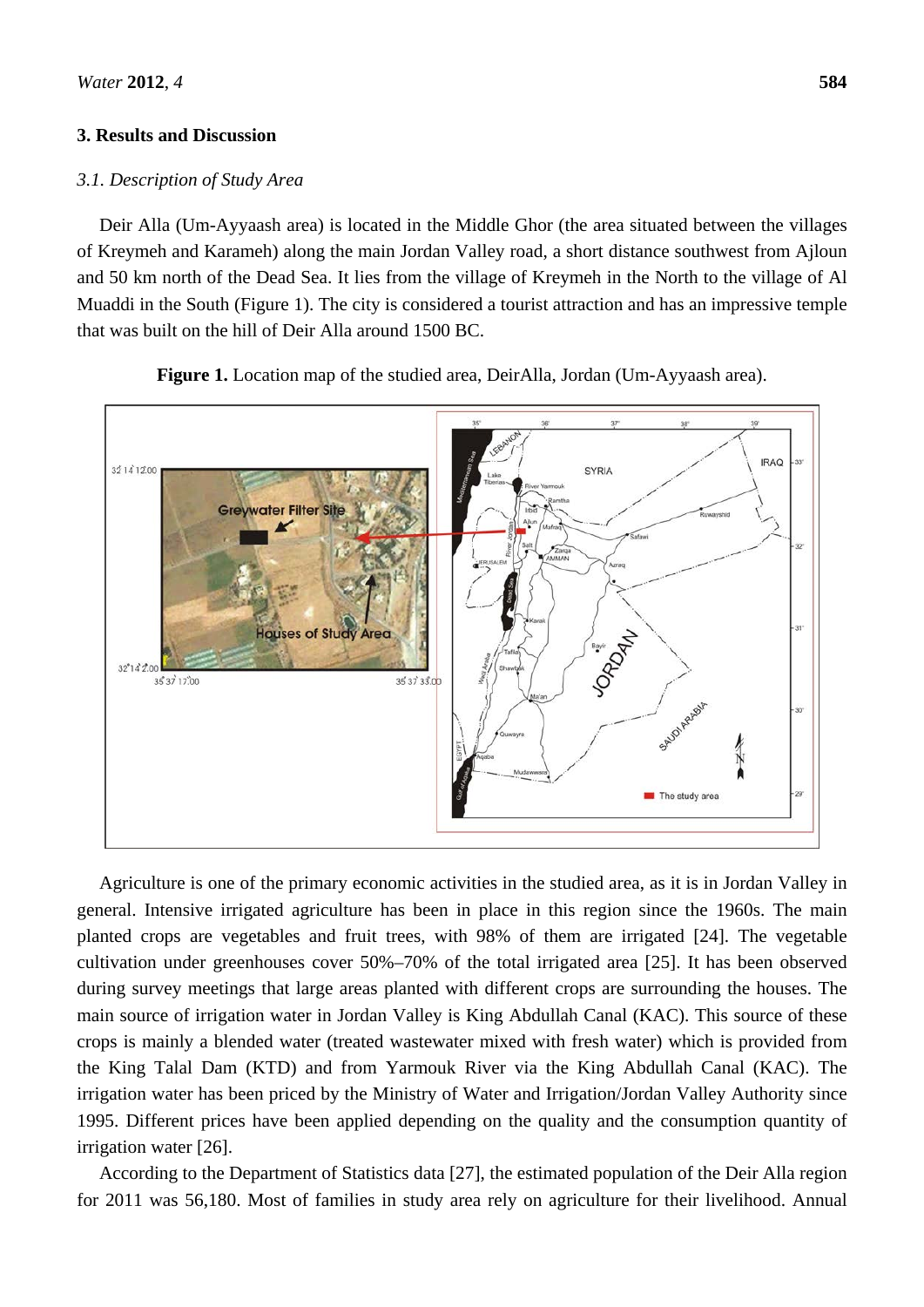precipitation and temperatures are shown in Figure 2. It is very clear in the figure that the low values of precipitation and the high temperature at winter season of the Deir Alla region provide suitable environmental conditions (simulating a kind of large green house) to increase the production of winter-season crops.





#### *3.2. Socio-Economic Characteristics*

The effective participation of public and building trust with local communities by involving them at the planning process and in collecting data, selecting alternative sites and technologies, and having an input in the management of a project, are very important to ensuring the cooperative management of community resources and sustainability of demonstration grey water systems [29]. Gathering information directly from local people is likewise very important to identifying an overall picture, rather than looking for statistical significance, and emphasizing the importance of local knowledge [30]. Therefore, the responses of the survey questions were collected using face-to-face meetings at the respondents' houses.

The socio-economic characteristics of the visited houses in the study area were similar. The characteristics investigated include gender, age, monthly income, level of education and family size. The responses show that the gender of the respondents was 55.3% male and 44.6% female, with 31.9% of their ages ranging between 35 years and 49 years. Most of the respondents (57%) had low educational level (illiterate and elementary) and 24.4% of them had a category of monthly income (150–250) Jordanian Dinar (JD). The average number of family members was (8.8) members, which is higher than (5.4) the average household family size in Jordan [31]. This is due to the household composition of the study area has two type of family structure, nuclear and extended family. Nuclear family is usually defined as a family unit of both parents and their children, which account for about 78.3% of the households. However, an extended family includes family members other than parents and children such as a grandparents, aunts and uncles, or cousins. Extended families account for about 21.7% of the households.

The socioeconomic data show a low level of formal education. Only few people in the communities held university degrees (10.6%). The major occupations of the respondents were housekeeping and farming. Most household incomes (64%) were below the poverty line in Jordan. According to the Poverty Report published by the Department of Statistics, based on the Household Income and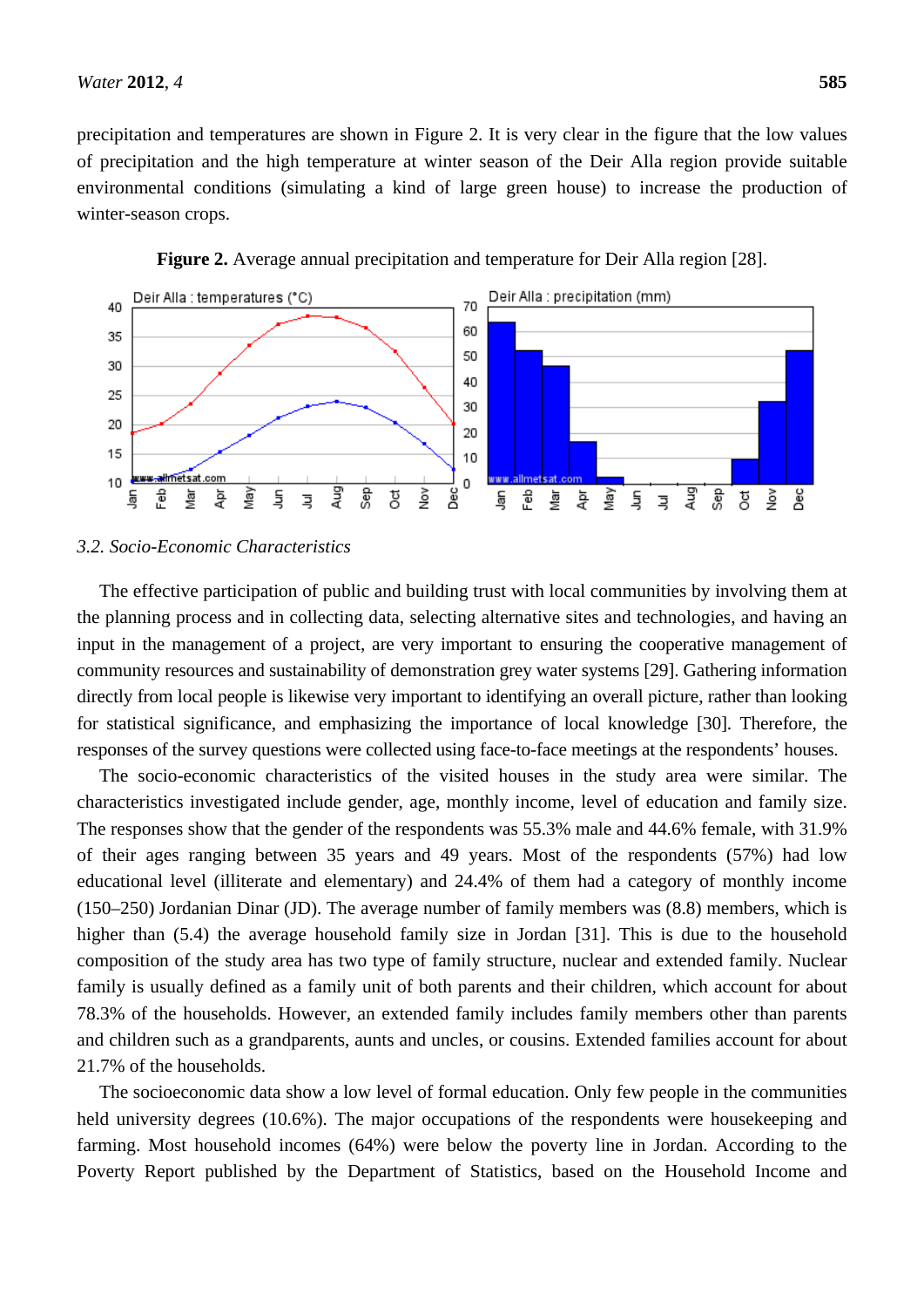Expenditures Survey of 2008 [32], the poverty line was JD57 per person per month and JD3876 per household (5.7 people) or JD323 per month.

#### *3.3. Water resource Scarcity and Uses*

A majority of survey respondents, regardless of their age and gender, agreed that water availability for different uses is a key concern: 42.2% of the survey respondents mentioned that the water supplied by public network is insufficient and they are relying on other resources such as buying water tankers to cover their different water uses. This result is in harmony with [3]. This report stated that current renewable supply only meets about half of total water demand in the Kingdom. Currently, the shortage of supply is met by over-pumping of groundwater. However, this approach cannot be long-maintained. Exceeding the safe yield level by groundwater extraction eventually leads to the reduction of natural groundwater outflows. Consequently, significant reduction in aquifer water level is a risk of permanent damage to the aquifer [3].

The water supply by public network has been intermittent in Jordan since 1987 [33]. It has been based on a system of rationing, with households receiving water once a week for various durations. Indeed, a similar trend has been noticed for water supply regime of studied area from survey data. Approximately 80% of survey respondents mentioned that the water supply by public network is reaching the household once a week and 10.9% reported twice a week, while no one reported that the water reached their homes on a daily basis. Therefore, all households surveyed had storage tanks large enough to store water for at least one week. A study reported that the intermittent supply in Jordan leads many households to rely on bottled or private water tankers, which is about 8 to 10 times more expensive than public piped water [34].

The survey respondents have ranked their household water resources in terms of importance as follows: the public network was ranked as a first-most important resource by 93.5% of the respondents; and 67.4% of the respondent relied on private water tankers as a second-most important resource in addition to the public network, particularly in the summer season as their water consumption increased, however, 6% of the respondents relied only on private water tankers without no access to the public network. An interesting finding is that, despite the fact that the quality of private water tankers was considered acceptable to only 64.3% of the sample and the average cost per 1 cubic meter  $(m^3)$  is 4 JD, which is considered very expensive compared with water public network, the private water tankers are still considered a valuable source. It is believed that this is a strong indicator for the water scarcity in the studied area. The respondents in this survey were asked about their concerns regarding the quality of supplied water via public network to their homes. The survey data show that 89.1% of respondents reported that the water quality is acceptable, while 10.9% reported that the water quality is unacceptable.

The primary water uses in the studied area are domestic, livestock watering and garden irrigation use. The data from this survey indicate that the first-most important household use of water was for domestic purposes (100%). However, 37% of the survey respondents have reported that they are using the public network water to irrigate garden crops as second-most important use. This is clear evidence that the amount of supplied irrigation water through the King Abdullah Canal is not enough to cover the demand for irrigation water. The frequency of house garden irrigation depends on the arrival of water from the public network, which is normally available once a week. It is useful to mention here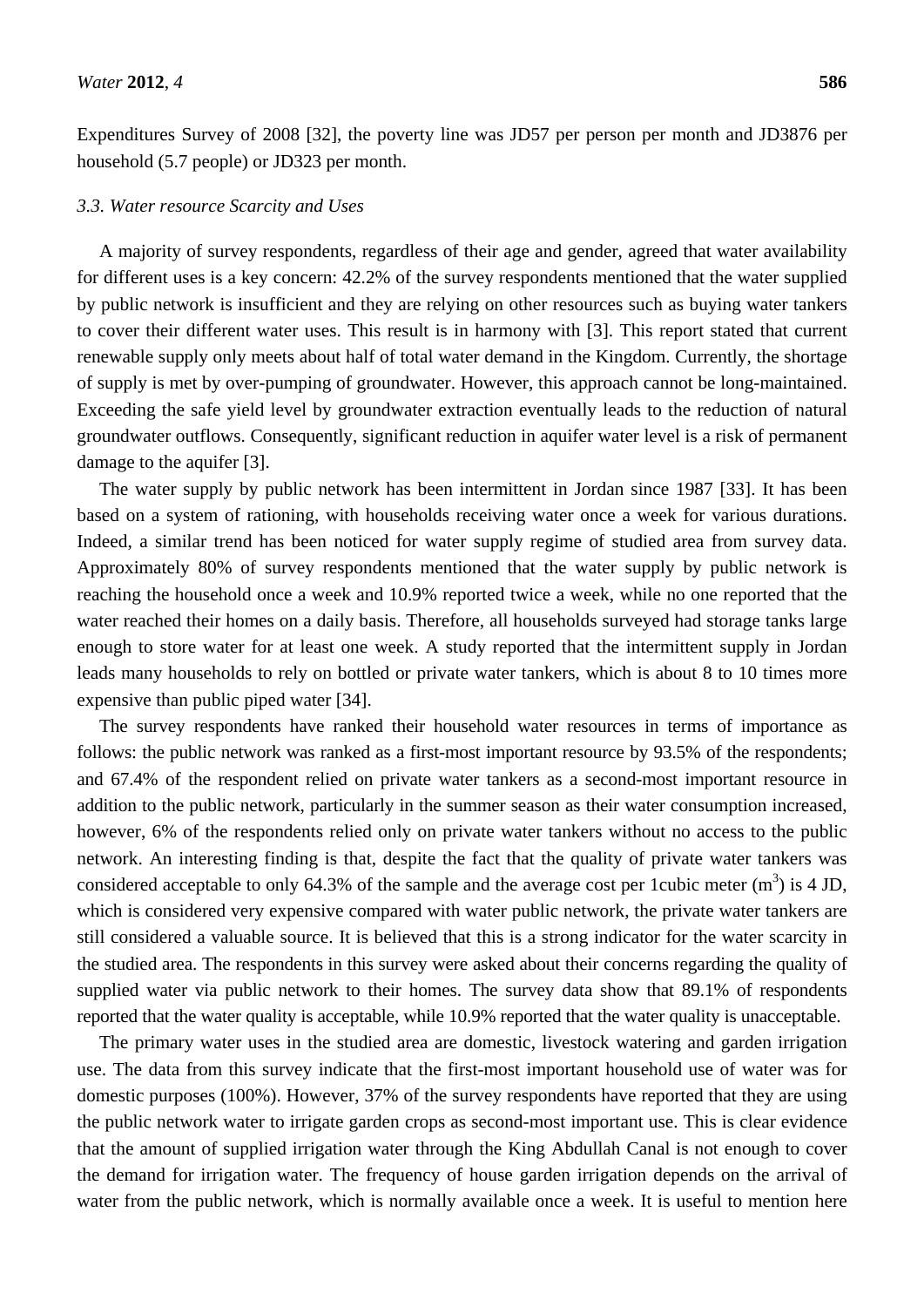that fresh water supplied by the public network is more expensive than irrigation water that is provided by KAC.

In water scarce regions in particular, it is unwise to irrigate with water that meets potable standards when plants thrive on used water containing small bits of compost. Unlike a lot of ecological stopgap measures, grey water reuse is a part of the fundamental solution to many ecological problems currently and into the future. The benefits of grey water recycling include: lower fresh water use (saving money and increasing the effective water supply in regions where irrigation is needed); less strain on failing septic tank or treatment plant; better treatment (top soil is many times more effective than subsoil or treatment plant); less energy and chemical use; groundwater recharge; plant growth; reclamation of otherwise wasted nutrients; and increased awareness of and sensitivity to natural cycles. Grey water use yields the satisfaction of taking responsibility for the wise husbandry of an important resource.

Raising livestock exists in studied area but at a small scale. Only 12.5% of the survey respondents keep livestock such as local fowls, sheep, goats and cattle, while the rest of them do not raise livestock. Moreover, all of the livestock owners are not facing difficulties in providing sufficient amount of drinking water for their livestock, and all of them indicated that they are using the public network as a main source for watering livestock. The frequency of house garden irrigation and livestock watering depends on the arrival of water from the public network, which is normally available once a week.

Another important finding of this survey is the lack of water harvesting practices (rainwater harvesting) by people living in the studied area. Survey data indicated that all of survey respondents do not collect rainwater. This clearly indicates that there is more people can do at the household level to overcome the water scarcity in the study area. It is believed that the government can play a major role in this situation to increase the public awareness in these communities about water harvesting techniques and also what they should do in the future to cope with the on-going water scarcity in the region.

#### *3.4. Waste Water Sanitation Practices*

The Deir-Alla region does not have a sewer network system to collect the generated wastewater by households. According to the Water Ministry data on 2007, around 61% of the total households in Jordan are connected to the sewer network system and the other 39% of Jordanian households are not connected [33]. This means that most of the non-connected households (40%) discharge their waste water into cesspools, which is considered as one of major contamination threats to groundwater [35]. The survey shows that each house has at least one cesspool. The average cost of cesspool pumping is 20 JD/Month. The survey shows that there is no separation of wastewater inside the house based on source, such as kitchen, toilet, showers and laundry. Moreover, the vast majority of the survey respondents (95.6%) discharge all their wastewater (grey water and black toilet water) generated from kitchen, washing, hand washing, shower and toilet to the cesspool. Only, 4.4% reported that they directly irrigate with grey water their garden and trees. The survey shows that 63% of the survey respondents have one shower basin in their houses. This indicates that the amount of grey water produced by showers will be promising in spite of low economic situation of the community studied.

Also, it was observed through the discussions with the some respondents that some people are conscious of the environmental issues for cesspool and many of them are willing to undertake any affordable action to minimize the negative effects of the existing wastewater disposal practices.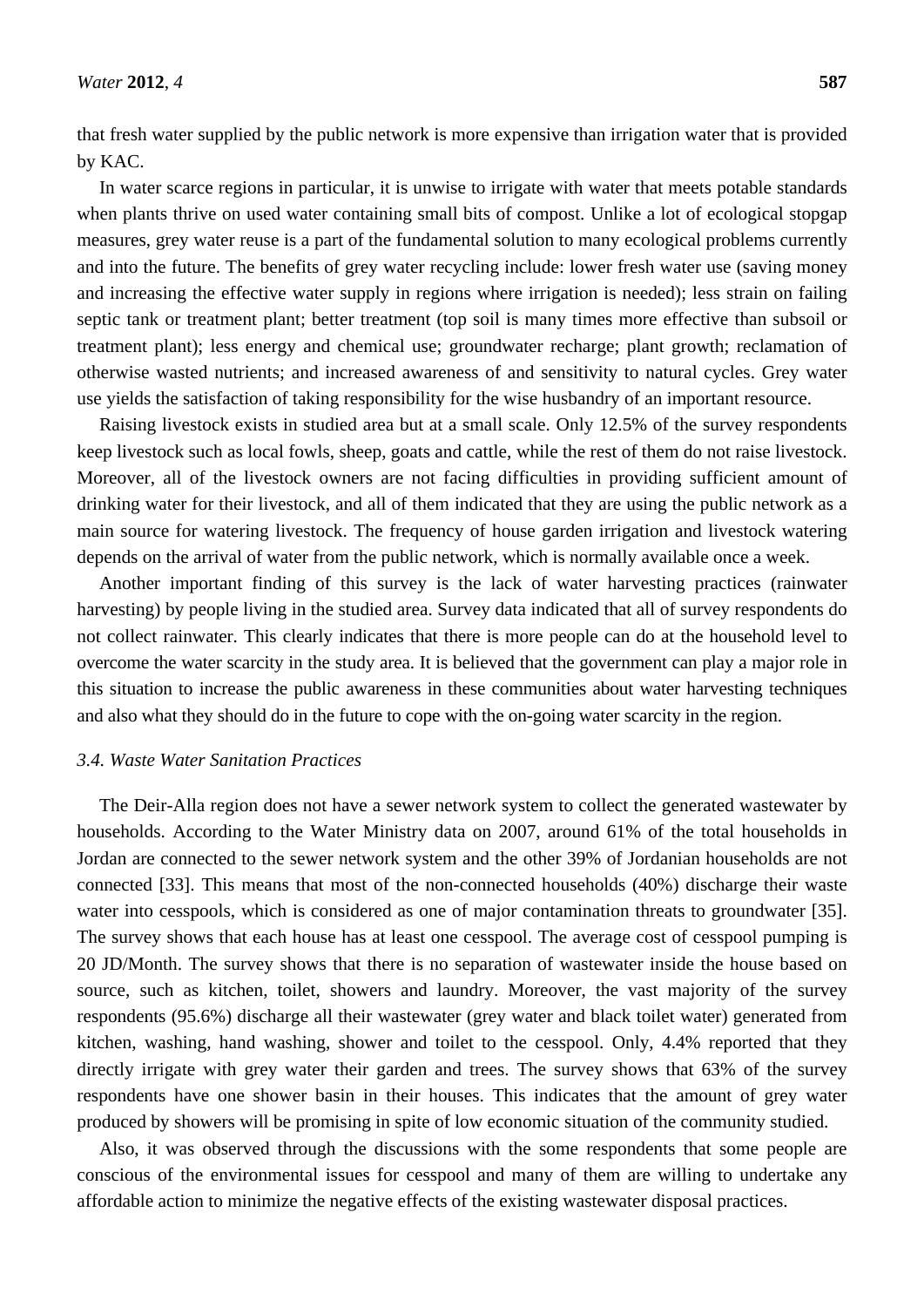#### *3.5. Public Acceptance and Motivation for Reusing Grey Water*

Agriculture constitutes the main source of employment of the majority of the world's poor, and Jordan is no exception [36]. In total, the share of agriculture in total employment in developing countries constitutes 53% of the total workforce in 2004 [36]. Increasing and maintaining productivity in agriculture is an important target for science and technology efforts. Finding new and sustainable water resources for irrigation is important to achieving this ultimate target. The concept of reusing grey water has been introduced to the studied area through survey meetings with local community members. Some, albeit a low percentage  $\langle 5\% \rangle$ , have mentioned that they are currently reusing grey water coming out of the sinks and showers for some domestic uses, such as washing their backyards and wiping the surrounding surfaces of owned landscape.

It is been reported in the literature that the relationship between socioeconomic variables (such as income, gender, age or education) and the likelihood of households using alternative water supplies is unclear [37]. The responses of survey respondents provide evidence that local community is willing to accept reuse of treated grey water for irrigation of agriculture crops and gardens. The survey data revealed that 70.5% of the respondents fully agreed with the re-use of grey water, while 13.6% disagreed with, and the rest of respondents (15.9%) unable to decide whether to accept or reject the reuse of grey water for irrigation. A similar finding has been reported in the literature by [37], who investigated the relationship between socioeconomic variables (age, gender, income and education) and use of grey water in the garden in Australia. They reported that 65.8% reused grey water for gardens/lawns. It is interested to note that the socio-economic characteristics of the respondents of that study [37] (Income ~\$78,463, Education ~49% post-grad degree) are higher than the average Australian Capital Territory citizen census for 2006 and much higher than those reported in this study. However, in spite of the big difference between the socio-economic characteristics of the two studies, the percent of respondents indicating willingness to reuse grey water in this study is slightly higher than those in [37]. A possible reason for this is that the people in this study are very concerned about securing their irrigation water given the severe shortage of water resources. This suggests that water scarcity in this rural area of Jordan is the main determinant of willingness to reuse the grey water compared with socio-economic variables such as income and education level.

Furthermore, 73.2% of people in studied area expressed their willingness to learn more about grey water treatment and reuse in order to continue operate the grey water systems that will be installed in their houses.

One of the interesting findings of this study is that about 93% of the respondents were not aware of the grey water concept and its potential importance to their community, including reuse of grey water for irrigation at their home gardens. This suggests that there is a crucial need to implement appropriate educational program for the community on the best practices on reuse of grey water in order to encourage and spread the implementation of reuse grey water concept around homes. The development of community knowledge about grey water related subjects in Jordan can be increased through awareness campaigns, site visits, workshops, regular meetings, and group discussions [38].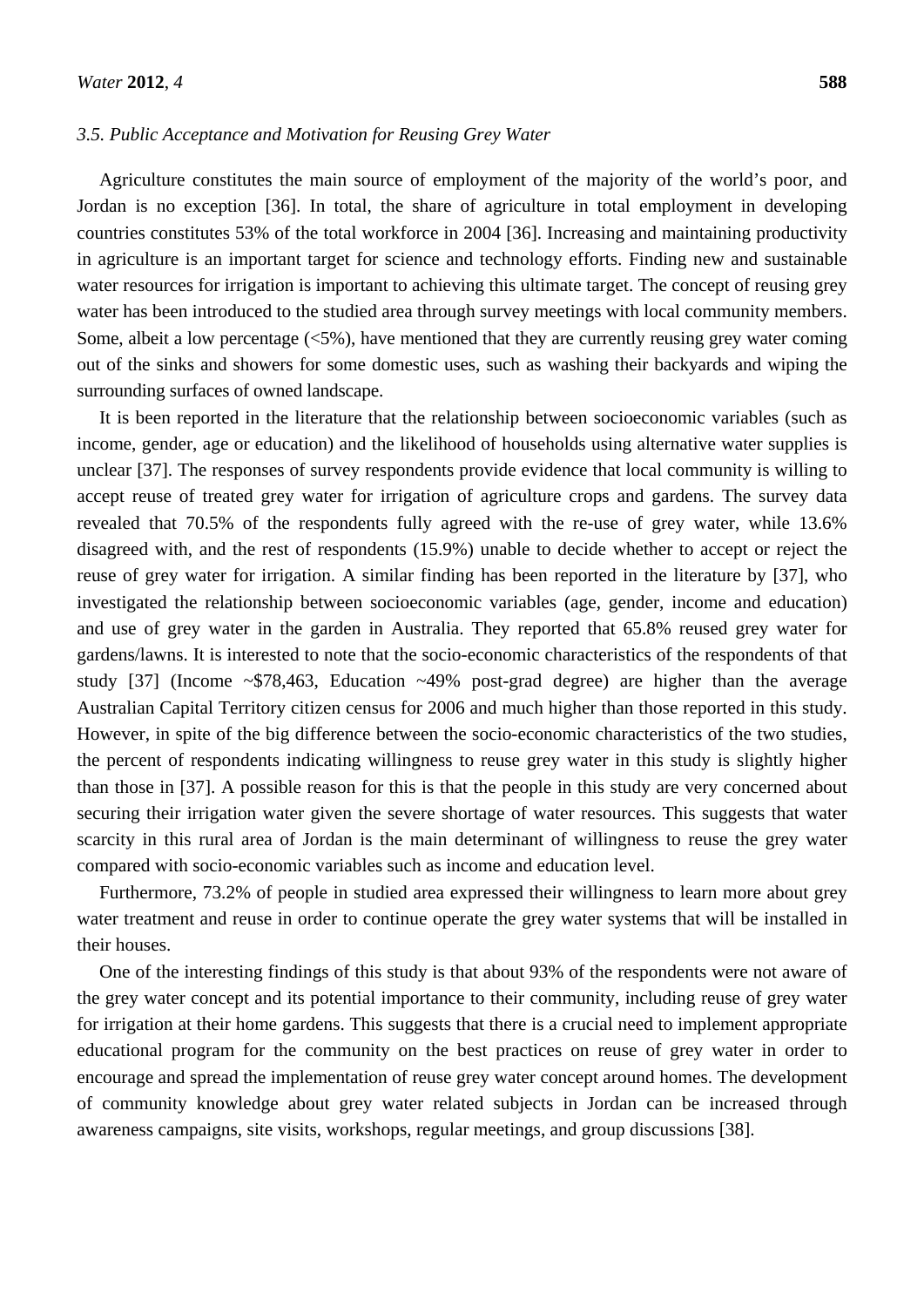### **4. Conclusions**

The survey results showed that the socio-economic characteristics of the study area are generally very difficult. The families are poor and with low education levels. The main source of income for the local people is derived from agricultural activities. However, in spite of all these considerations, people are still willing to accept the reuse of grey water and to adapt its treatment in order to secure their water needs for irrigation due to severe shortage of water resources in the study area.

The government and people of Jordan can jointly implement appropriate demand management solutions to reduce the threat of running out of water. Practical actions, such as increasing awareness and education, reforming of policy and law, developing and commercializing new technology, as well as training of local community on best practices of grey water treatment and reuse, should be pursued to secure water supplies and achieve sustainability of water resources in rural areas. The authors recognize that other areas of the world have similar motivations to achieve more sustainable water use practices and hope that this survey can be adapted for administration in other locations.

#### **Acknowledgments**

The authors would like to express thanks to Royal Scientific Society, Deir Alla municipality and Al-Basmalla assembly for providing transportation vehicles, engineering staff as well as data collection. Many thanks go to the research team Hamad bany Hamad, Rana Ardah, Tharwa Quteish, Soheil Nosir, Ammany Mahasnah, Ayman Qamoh, Jameel Hadad, Jihan Haddad, Atheel Lozzi, Nojood Al-Bataineh and Ahmed Gharaibeh from Natural Resources Authority for their efforts throughout the project and many fruitful discussions. Partial funding for this research was provided by USAID Economic Development Program (SABEQ program-Jordan). In addition, the project benefited from discussions at two workshops sponsored by RSS EWE-CT Center and USAID. Sharon B. Megdal was supported in part by the University of Arizona Water Sustainability Program, which is funded by the Technology Research Initiative Fund. Finally, the authors extend special thanks to Charles G. Graf from Water Quality Division, Arizona Department of Environment Quality, USA for reviewing the household survey.

### **References**

- 1. FAO. *Coping with Water Scarcity. Challenge of the Twenty-First Century UN-Water*; Food and Agriculture Organization: Rome, Italy, 2007.
- 2. National Master Water Plan (NWMP). *National Master Water Plan Water Resources in Jordan*; Water and Irrigation Ministry: Amman, Jordan, 2004; Volume 3.
- 3. USAID Economic Development Program. *Responding to the Water Crisis in Jordan*; USAID: Amman, Jordan, 2005.
- 4. National Research Council. *Water for the Future: The West Bank and Gaza Strip, Israel, and Jordan*; The National Academies Press: Washington, DC, USA, 1999.
- 5. Salamah, E. *Water Quality Degradation in Jordan (Impacts on Environment, Economy and Future Generation Resources)*; FES and RSCN: Amman, Jordan, 1995; pp. 1–179.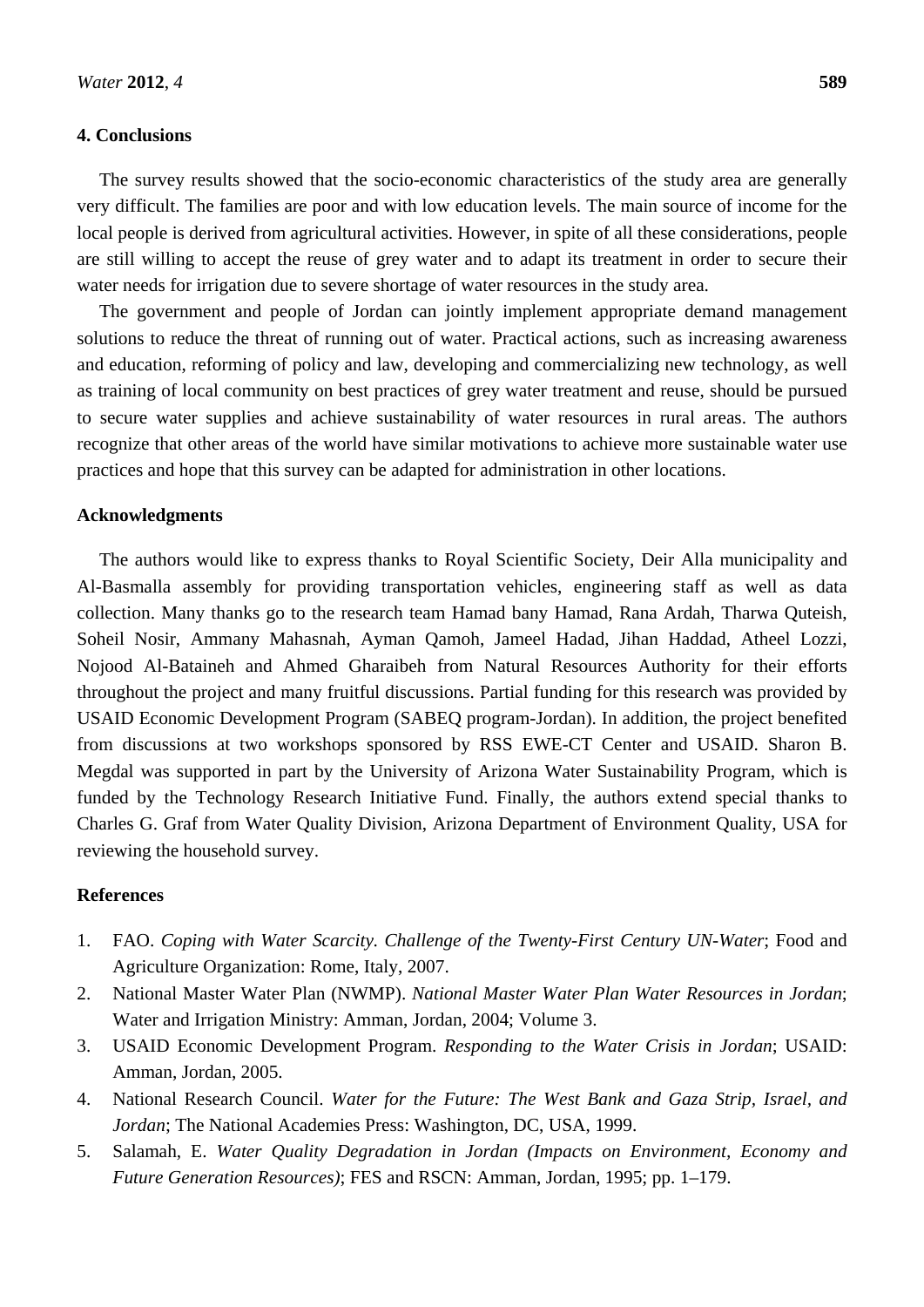- 6. Redwood, M. Greywater irrigation: Challenges and opportunities. In *CAB Reviews: Perspectives in Agriculture, Veterinary Science, Nutrition and Natural Resources*; CAB International: London, UK, 2008; No. 063.
- 7. Eriksson, E.; Auffarth, K.; Henze, M.; Ledin, A. Characteristics of grey wastewater. *Urban Water* **2002**, *4*, 85–104.
- 8. Burnat, J.; Eshtayah, I. On-site greywater treatment in Qebia Village, Palestine. In *Greywater Use in the Middle East*; McIlwaine, S., Redwood, M., Eds.; IDRC: Ottawa, Canada, 2010. Available Online: http://web.idrc.ca/en/ev-152492-201-1-DO\_TOPIC.html (accessed on 31 March 2012).
- 9. Faruqui, N.; Al-Jayyousi, O. Greywater reuse in urban agriculture for poverty alleviation—A case study in Jordan. *Water Intern*. **2002**, *27*, 387–394.
- 10. Otterpohl, R. Options for alternative types of sewerage and treatment systems directed to improvement of the overall performance. *Water Sci. Tech*. **2002**, *45*, 149–158.
- 11. World Health Organisation (WHO). *Guidelines for the Safe Use of Waste-water, Excreta and Greywater*; WHO: Geneva, Switzerland, 2006; Volumes 1–4.
- 12. Casanova, L.M.; Little, V.; Frye, R.J.; Gerba, C.P. A survey of the microbiological quality of household graywater. *J. Am. Water Resour. Assoc.* **2001**, *37*, 1313–1319.
- 13. Noah, M. Graywater use is still a gray area. *J. Environ. Health* **2002**, *64*, 22–25.
- 14. Morel, A.; Diener, S. *Greywater Management in Low and Middle-Income Countries, Review of Different Treatment Systems for Households or Neighbourhoods*; Swiss Federal Institute of Aquatic Science and Technology (Eawag): Dubendorf, Switzerland, 2006.
- 15. Allen, L.; Christian-Smith, J.; Palaniappan, M. *Overview of Greywater Reuse: The Potential of Greywater Systems to Aid Sustainable Water Management*; Pacific Institute Report, Oakland, CA, USA, 2010. Available online: http://www.pacinst.org/reports/greywater\_overview/ greywater\_overview.pdf (accessed on 31 July 2012).
- 16. Friedler, E.; Kovalio, R.; Galil, N.I. On-site greywater treatment and reuse in multistory buildings. *Water Sci. Tech.* **2005**, *51*, 187–194.
- 17. Megdal, S.B. Municipal Water Reuse in Tucson, Arizona. In *Wastewater Reuse—Risk Assessment, Decision-Making and Environmental Security*; Zaidi, M.K., Ed.; Springer, AK/Nato Publishing Unit: Dordrecht, The Netherlands, 2007; pp. 81–90.
- 18. WHO. *Using Human Waste Safely for Livelihoods, Food Production and Health: Information Kit on the 3rd Edition of the Guidelines for the Safe Use of Wastewater, Excreta and Greywater in Agriculture and Aquaculture*; WHO, FAO: New York, NY, USA, 2008.
- 19. Carden, K.; Armitage, N.; Winter, K.; Sichone, O.; Rivett, U. *Understanding the Use and Disposal of Greywater in the Non-Sewered Areas in South Africa*; Report No. 1524/1/07; Water Research Commission: Pretoria, South Africa, 2007.
- 20. Pinto, U.; Maheshwari, B. Reuse of greywater for irrigation around homes in Australia: Understanding community views, issues and practices. *Urban Water J*. **2010**, *7* (2), 141–153.
- 21. Pinto, U.; Maheshwari, B. *Issues and Challenges of Greywater Reuse for Irrigation in Australia—A Case Study of Western Sydney Region*; University of Western Sydney: Sydney, Australia, 2007.
- 22. Christova-Boal, D. Installation and Evaluation of Domestic Greywater Reuse Systems. M.Sc. Thesis, Victoria University of Technology, Melbourne, Australia, 1995.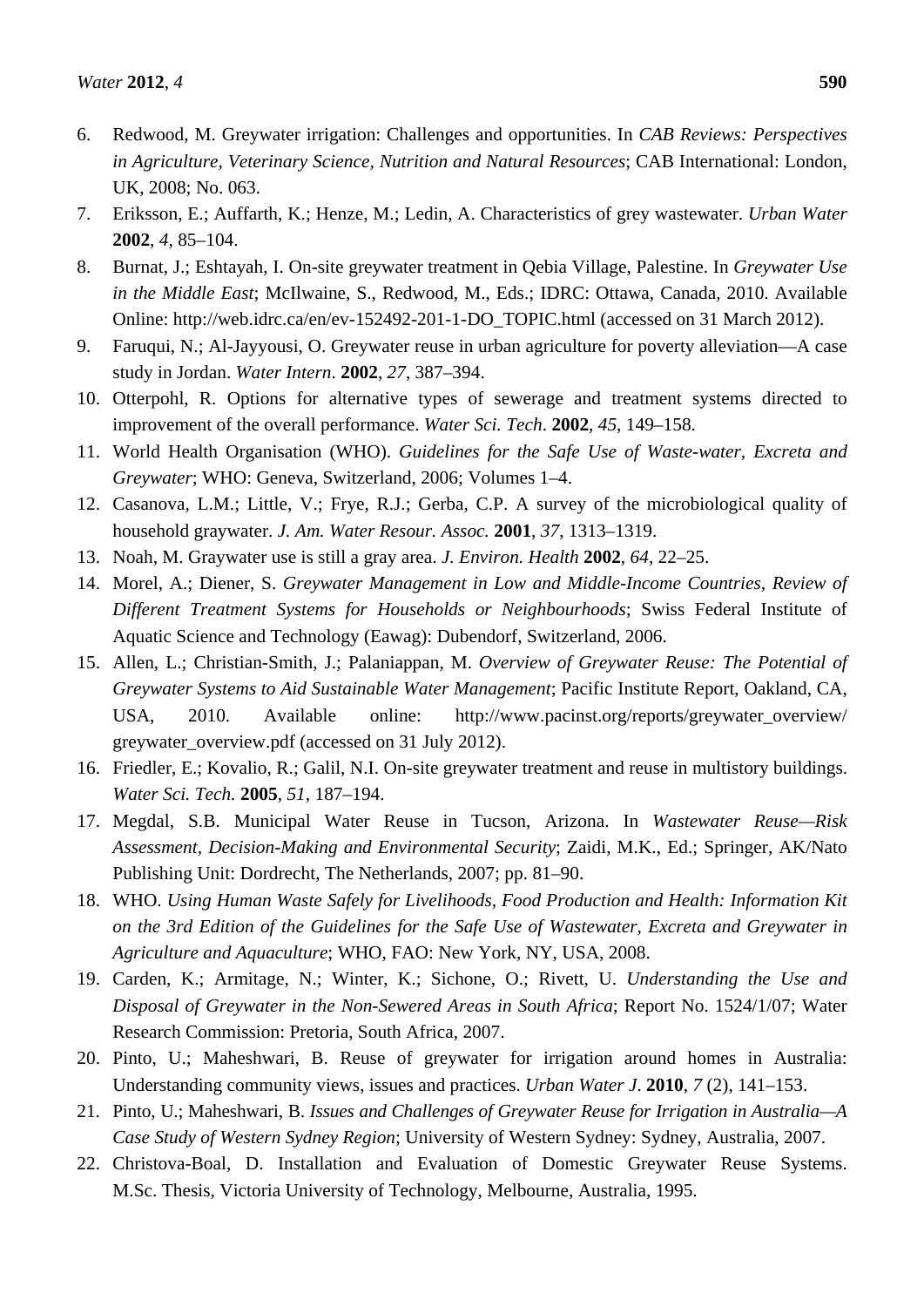- 23. Raude, J.M.; Mutua, B.M.; Chemelil, M.C.; Sleytr, K. Characterization of greywater from urban and peri-urban areas of Nakuru municipality, Kenya. In *Proceedings of the 34th WEDC International Conference*, United Nations Conference Centre, Addis Ababa, Ethiopia, 18–22 May 2009; pp. 609–614.
- 24. Ministry of Agriculture (MoA). *Annual Report. Information and Technology*; Ministry of Agriculture: Amman, Jordan, 2006; pp. 1–200.
- 25. Venot, J-P.; Molle, F.; Hassan, Y. *Irrigated Agriculture, Water Pricing and Water Savings in the Lower Jordan River Basin (in Jordan)*; Research Report; International Water Management Institute: Colombo, Sri Lanka, 2007.
- 26. Molle, F.; Venot, J.-P.; Hassan, Y. Irrigation in the Jordan Valley: Are water pricing policies overly optimistic? *Agric. Water Manag.* **2008**, *95*, 427–438.
- 27. The Hashemite Kingdom of Jordan Department of Statistics (DOS) Hompage. Available Online: http://www.dos.gov.jo/dos\_home\_e/main/index.htm (accessed on 31 March 2012).
- 28. El Dorado Weather Homepage. Available Online: http://www.eldoradocountyweather.com/ climate/jordan/Deir%20Alla.html (accessed on 31 March 2012).
- 29. Ockelford, J.; Reed, B. *Participatory Planning for Integrated Rural Water Supply and Sanitation Programmes: Guidelines and Manual*; Water, Engineering and Development Centre, Loughborough University: England, UK, 2002.
- 30. Pretty, J.; Vodouhê, S.D. Using rapid or participatory rural appraisal. In *Improving Agricultural Extension: A Reference Manual*; Swanson, B.E., Bentz, R.P., Sofranko, A.J., Eds.; Food and Agriculture Organization of the United Nations: Rome, Italy, 1998.
- 31. Department of Statistics (DOS). *Jordan in Figures 2010*; Department of Statistics: Amman, Jordan, May 2011; Issue 13.
- 32. Department of Statistics (DOS). *Poverty Report.* Department of Statistics: Amman, Jordan, 2008.
- 33. Ministry of Water and Irrigation of Jordan (MoWI). *Annual Report 2007*; MoWI: Amman, Jordan, 2007. Available Online: http://www.mwi.gov.jo/sites/ar-jo/DocLib2/Forms/AllItems.aspx (accessed on 30 April 2012).
- 34. Darmame, K.; Potter, R.B. *Socio-Economic Variations in Water Consumption, Household Management Strategies and Satisfactions in Greater Amman, Jordan: the Results of a Quantitative Household Survey*; Geographical Paper No. 186; University of Reading: Whiteknights, UK, 2009.
- 35. Jenkins J. *The Humanure Handbook: A Guide to Composting Human Manure*, 3rd edition; Jenkins Publishing: Grove City, OH, USA, 2005; pp. 1–256.
- 36. Meijerink, G.; Roza, P. *The Role of Agriculture in Economic Development*; Markets, Chains and Sustainable Development Strategy and Policy Paper 4; Stichting DLO: Wageningen, The Netherlands, 2007. Available Online: http://www.boci.wur.nl/NR/rdonlyres/98CCE2E3-0FA2- 4274-BCA0-20713CA1E125/62608/Fullreport4\_Meijerink\_Roza.pdf (accessed 30 July 2012).
- 37. Ryan, A.M.; Spash, C.L.; Measham, T.G. Socio-economic and psychological predictors of domestic greywater and rainwater collection: Evidence from Australia. *J. Hydrol*. **2009**, *379*, 164–171.
- 38. Mcllwaine, S.; Redwood, M. *Greywater Use in the Middle East Technical, Social, Economic and Policy Issues*; Replika Press: Haryana, India, 2010; pp. 1–162.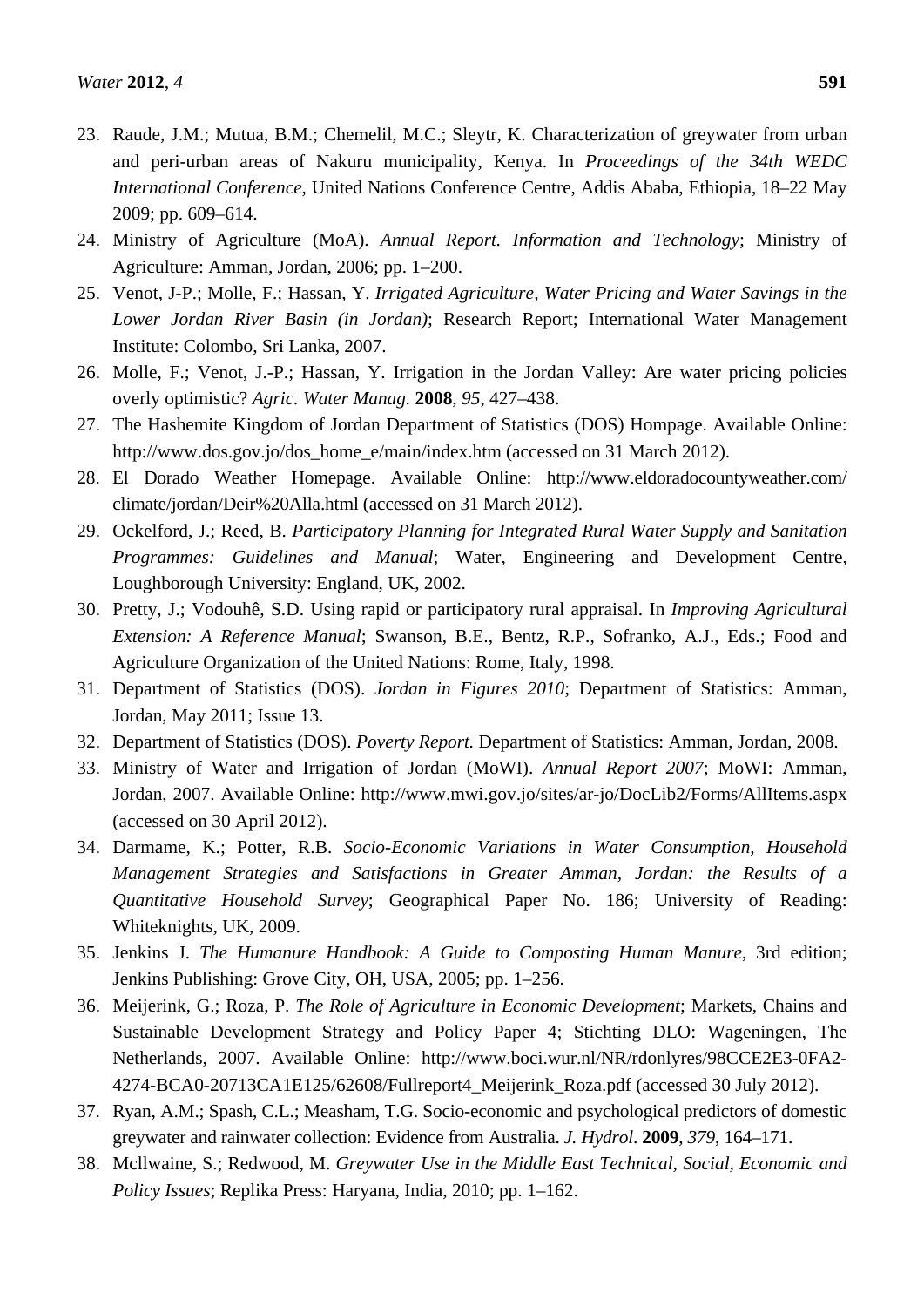# **Appendix: Household Questionnaire (Translated to English from Arabic)**

| A-Socioeconomic data:                                        |                                        |        |                           |         |         |  |  |
|--------------------------------------------------------------|----------------------------------------|--------|---------------------------|---------|---------|--|--|
| Q.1 Head of the House name ------------------Telephone No. ( |                                        |        |                           |         |         |  |  |
| Q.2 Gender of the house head:                                |                                        |        |                           |         |         |  |  |
|                                                              | Female                                 |        | Male                      |         |         |  |  |
| Q.3 Average income (JD) per Month:                           |                                        |        |                           |         |         |  |  |
|                                                              | <150                                   |        |                           |         |         |  |  |
|                                                              | $150 - 250$                            |        |                           |         |         |  |  |
| П                                                            | $250 - 350$                            |        |                           |         |         |  |  |
| П                                                            | $351 - 500$                            |        |                           |         |         |  |  |
|                                                              | 500 or More                            |        |                           |         |         |  |  |
| Q.4 Age of the head in years: (                              |                                        |        |                           |         |         |  |  |
| Q.5 Education of the head:                                   |                                        |        |                           |         |         |  |  |
|                                                              | No formal schooling but read and write |        |                           | $\perp$ | Primary |  |  |
|                                                              | Intermediate                           |        | Secondary                 | ப       | Diploma |  |  |
| П                                                            | Bachelor degree                        | $\Box$ | More than Bachelor degree |         |         |  |  |
|                                                              | Limited reading and/or writing         |        |                           |         |         |  |  |
| Q.6 The number of the family members is (                    |                                        |        |                           |         |         |  |  |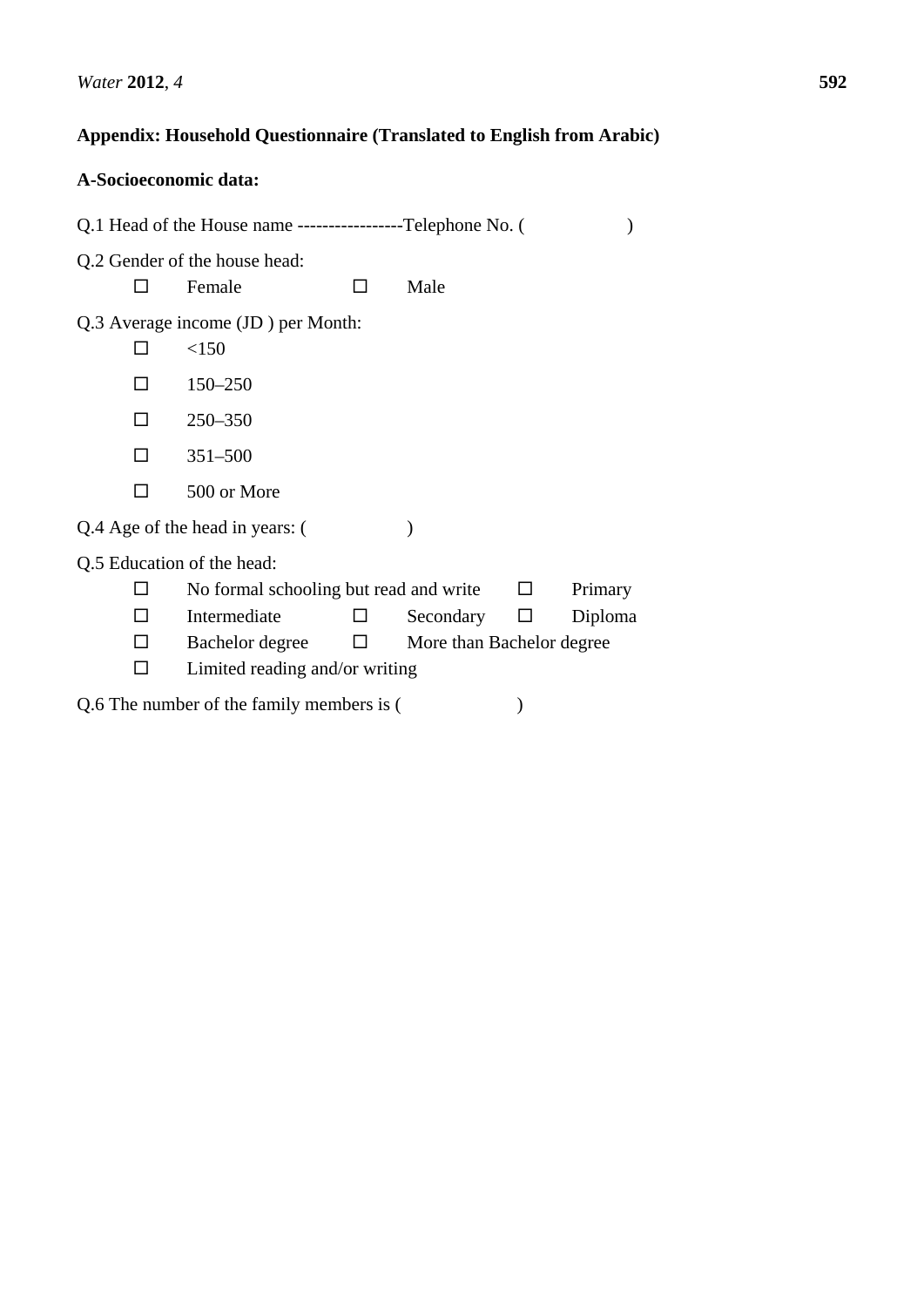## **B-Water sources and uses (quality and quantity) Data:**

Q.7 How much is the average amount of water consumption from your water bill (m3)? How much do you pay for that (JD)?

Q.8 Do you receive enough water for your uses from the water network system?

 $\square$  Yes  $\square$  No

Q.9 On average how frequently do you receive public water? (One choice)

- $\square$  Daily
- $\square$  Two times / week
- $\square$  Once/week
- $\square$  Less than once a week

Q.10 The quality of supplied water to your house is:

| Accepted | Not accepted |
|----------|--------------|
|          |              |

Q.11 What is the main source of water used for all your uses? (Please write in the box 1 for your main source of water: 2 for your second-most important source; and 3 for the third-most important source of water, and then mark the rest of other used water resources).

- $\square$  Piped water
- □ Bottled water
- $\square$  Water from local purification plants
- $\Box$  Collected rain water
- $\square$  Tank trucks water
- $\square$  Spring water
- $\square$  Surface water
- $\Box$  Groundwater well
- $\Box$  Others ()

Q.12 What are the main uses of your water? (Please write in the box 1 for your most important use of water: 2 for your second-most important use; and 3 for the third-most important use of water, and then mark the rest of other used water resources).

- $\Box$  Household uses (such as Drinking, washing, laundry)
- $\Box$  Agriculture irrigation ( trees and vegetables)
- $\Box$  Animal feeding
- $\Box$  All above
- $\Box$  Others ()

| Q.13 How many storage tanks do you have at your house? ( |              | ), and how much is the total |
|----------------------------------------------------------|--------------|------------------------------|
| capacity of these tanks?                                 | $\mathbf{m}$ |                              |

Q.14The water meter at your house is:

- $\Box$  Shared with other houses  $\Box$  Not shared (Independent)
- Q.15 Do you buy the Tank trucks water?
	- $\square$  Yes  $\square$  No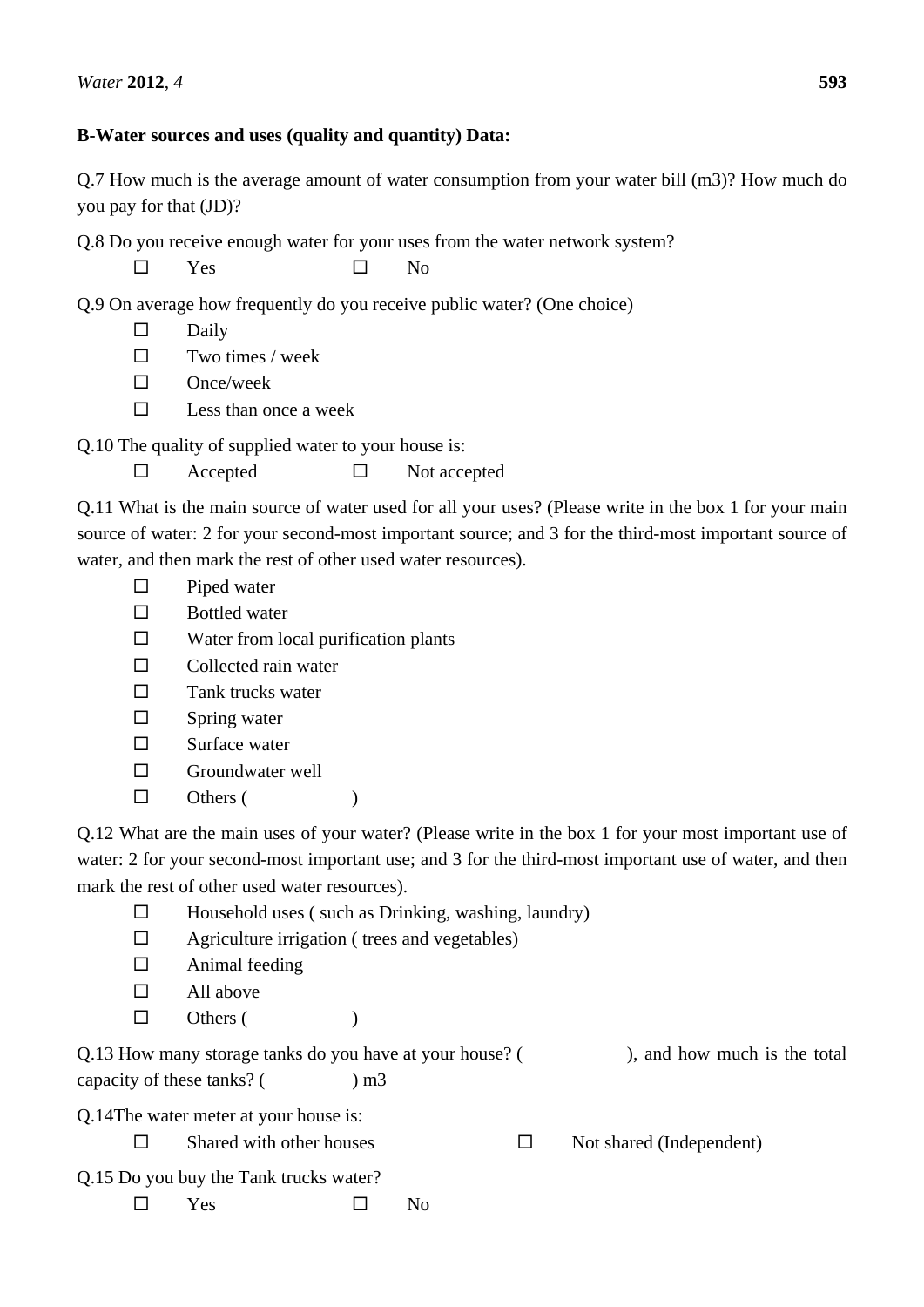If your answer is yes please answer the following:

- a. How many times do you buy Tank trucks water per month?
- b. How much is the price of Tank trucks water (for one trip)?

Q.16 What are the uses of the Tank trucks water?

 $\square$  Drinking  $\Box$  Agriculture Irrigation  $\Box$  Animal feeding  $\Box$  All above  $\Box$  Others () Q.17 How do you describe the quality of Tank trucks water?  $\Box$  Accepted  $\Box$  Not accepted Q.18 Do you collect the rain water inside storage tanks:  $\square$  Yes  $\square$  No If yes please answer the following: How much is the total capacity of these tanks? (m3) How many times these tanks are getting full from rainfall at winter season? Q.19 What are the main uses of the collected rainwater:  $\Box$  Household uses (such as Drinking, washing, laundry)  $\Box$  Agriculture irrigation (trees and vegetables)  $\Box$  Animal feeding  $\Box$  All above  $\Box$  Others () Q.20 How much time you need to consume the whole collected rain water? ( ) Q.21 Do you use the water for agriculture irrigation? If yes please answer the following questions: What are the sources for your irrigation water? (…………………) What type of agriculture irrigation system are you using (for example; flood, drip, sprinkler)? How many hours do you need for irrigation every week?  $\Box$  1–3 hr  $\Box$  4–7 hr  $\Box$  8–12 hr  $\Box$  13–15 hr  $\Box$  Others () Q.22 Do you have livestock close to you house?  $\square$  Yes  $\square$  No If yes please answer the following: What is the main water source you are using to feed the animals?  $($ How much approximately will be the cost of water for animals ( JD/Month)? (If possible) Q.23 Do you face any difficulties to provide enough water for animal feeding?  $\square$  Yes  $\square$  No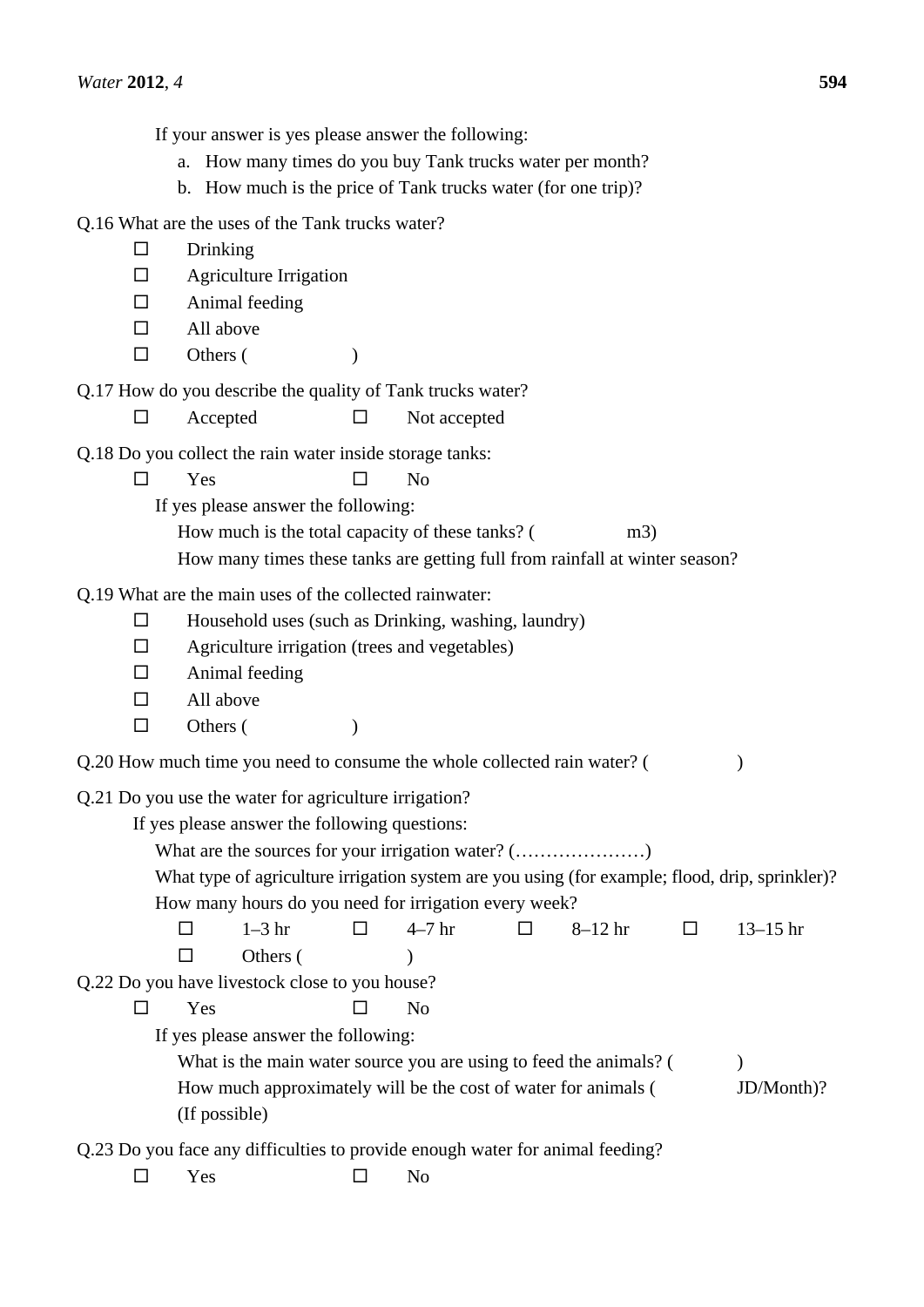## **C-Wastewater and sanitation data:**

Q.24 What type of toilet waste water discharge services you have?  $\square$  Public network sewer system.  $\Box$  Cesspool.  $\Box$  Out door. If the answer is Cesspool, please answer the following: How many cesspools do you have for the house? () How many times do you pump and empty the wastewater from the cesspool? Per month? Per year? How much it cost you for cesspool pumping? ( JD/Month) Q.25 What type of cesspool design do you have for the wastewater?  $\square$  Closed tank made of concrete (No seepage of water to the ground soil)  $\Box$  Open tank made of concrete (Water seeps to the ground soil) Q.26 The used water in the kitchen and laundry is drained to:  $\Box$  Cesspool  $\square$  Storage tank  $\Box$  Agriculture irrigation  $\Box$  Others () Q.27 Do you have bath tubs or shower in the house:  $\square$  Yes  $\square$  No  $\square$  Others () If yes please answer the following: How many bath tubs do you have in the house?  $($  ) How many showers without bath tubs do you have in the house?  $($  ) Q.28 The interviewer observes the number of hand washing basins in the house and related to family

size: (Number of basins / Number of family members)

- $\square$  Basin for 2 persons or less
- $\Box$  Basin for 3–4 persons
- $\square$  Basin for 5 persons and above
- $\n **N**o **B**asins\n$

Q.29 The used water from the shower is drained to:

- $\Box$  Cesspool
- $\square$  Storage tank
- $\Box$  Agriculture irrigation
- $\Box$  Others ()